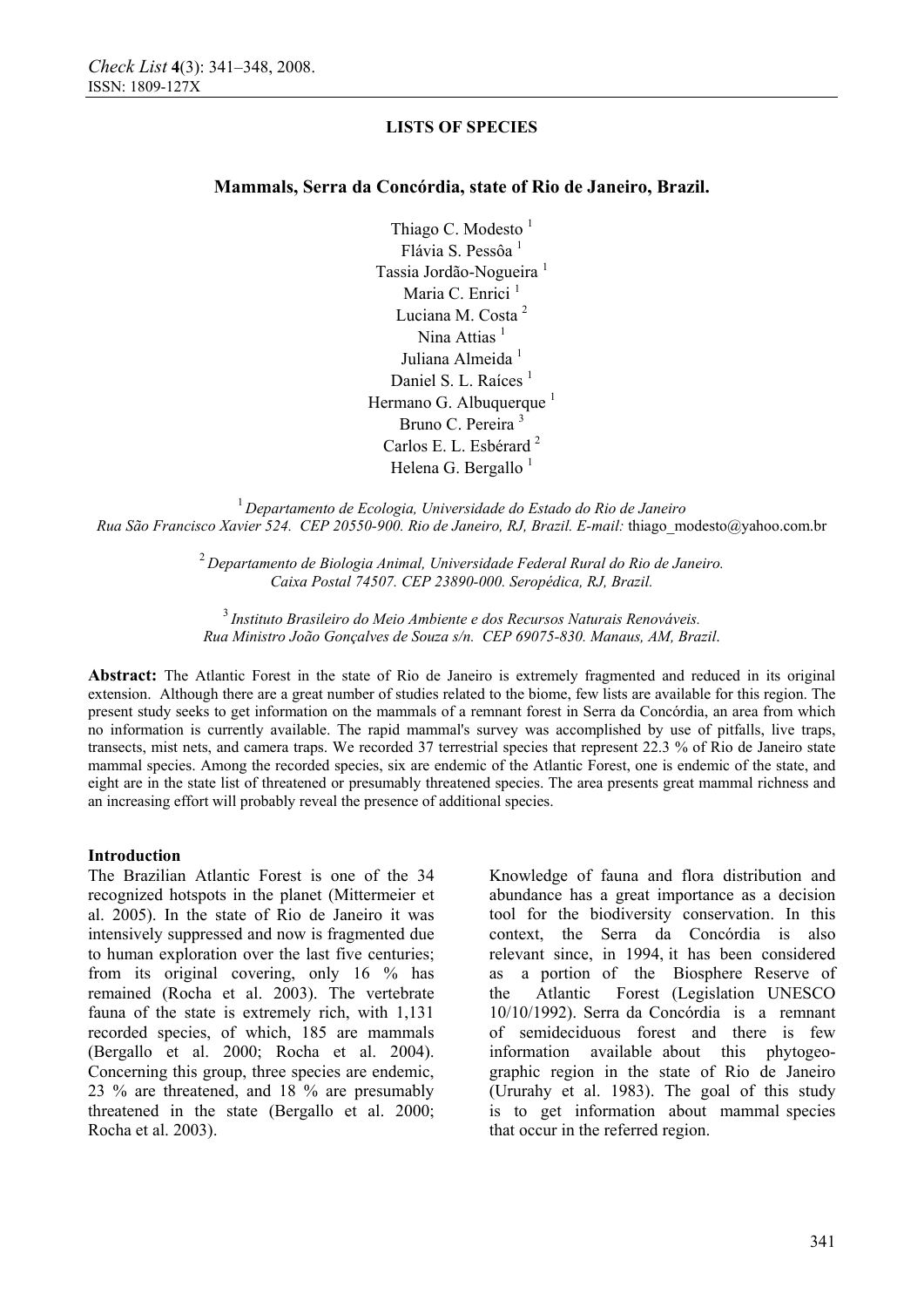**\_\_\_\_\_\_\_\_\_\_\_\_\_\_\_\_\_\_\_\_\_\_\_\_\_\_\_\_\_\_\_\_\_\_\_\_\_\_\_\_\_\_** 

#### **Materials and methods Study Site**

The present study was carried out in Santo Antônio da Aliança farm, an area partially included in the *Santuário da Vida Silvestre da Serra da Concórdia* (22º22'18" S, 43º47'23" W), a private reserve in Barra do Piraí and Valença municipalities, state of Rio de Janeiro (Figure 1). The farm encompasses an area of 295 ha, 220 of which comprises the reserve. The altitude varies from 600 m to 925 m above sea level. The

vegetation is classified as semideciduous forest in different succession stages. The farm is located in a massif named Serra da Concórdia, that also includes encircles the recently created State Park of Serra da Concórdia. The *Santuário da Vida Silvestre da Serra da Concórdia* is surrounded mainly by pasture fields and fragments of secondary forest (Figure 2), also comprising other fragment where silviculture practices are developed.



**\_\_\_\_\_\_\_\_\_\_\_\_\_\_\_\_\_\_\_\_\_\_\_\_\_\_\_\_\_\_\_\_\_\_\_\_\_\_\_\_\_\_** 

**Figure 1**. Map showing the location of Serra da Concórdia massif.

#### **Data collection**

The rapid mammal's survey field occurred from 1st to  $8<sup>th</sup>$  April (all mammals). We collected the small mammals using 126 live traps (90 on the ground and 36 in trees) of Sherman and Tomahawk types, in three different trails. In each trail, we set 30

traps on the ground, 40 m apart from each other. On the fourth day, we moved the ground traps 20 m forward. The traps set on trees (12 in each trail) were 100 m apart from each other and were kept in the same place during all the survey. Baits used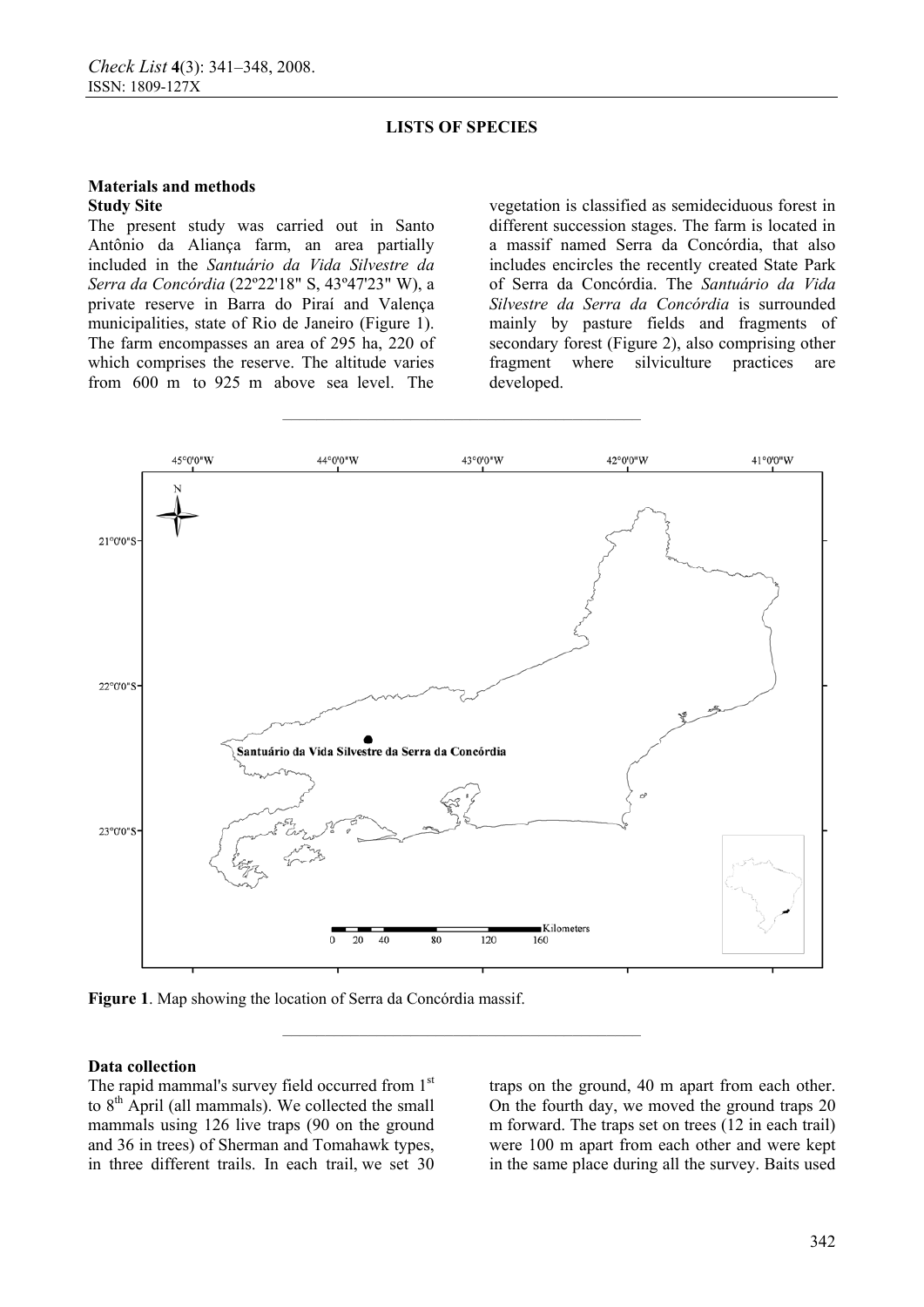**\_\_\_\_\_\_\_\_\_\_\_\_\_\_\_\_\_\_\_\_\_\_\_\_\_\_\_\_\_\_\_\_\_\_\_\_\_\_\_\_\_\_** 

were banana, bread moistened with sunflower oil, a mixture of banana, peanut butter, maize flour, and sardine oil. Only one kind of bait was used in each trap. Traps were opened during six consecutive nights, totalizing an effort of 756 traps by night. The rodents and marsupials were

also surveyed in pitfall traps, using 30 buckets of 30 liters divided in three different systems, each one consisting of 10 buckets, 5 m apart from the next one and connected with a drift fence, totalizing an effort of 180 buckets/night.



**\_\_\_\_\_\_\_\_\_\_\_\_\_\_\_\_\_\_\_\_\_\_\_\_\_\_\_\_\_\_\_\_\_\_\_\_\_\_\_\_\_\_** 

**Figure 2**. Serra da Concórdia landscape. Photo by H. G. Bergallo.

Bats were captured in mist nets opened before the sunset and closed after a period of six or twelve hours, totalizing an effort of 5220 m/h-nets. Nets were opened in trails, close to fructifying trees (mainly banana and fig trees) and refuges or on water bodies. Captured mammals were identified, marked, sexed, measured, weighed and released at the same point of capture. Two individuals of each species were prepared as vouchers (IBAMA

license # 89/05-RJ). Specimens were identified to the species level using morphological characters or karyological data (for some rodent species). Specific names followed Wilson and Reeder (2005). Voucher specimens are deposited in the mammal collection of the *Museu Nacional*, UFRJ, and in the bat collection of the *Laboratório de Diversidade de Morcegos*, UFRRJ, both in Rio de Janeiro.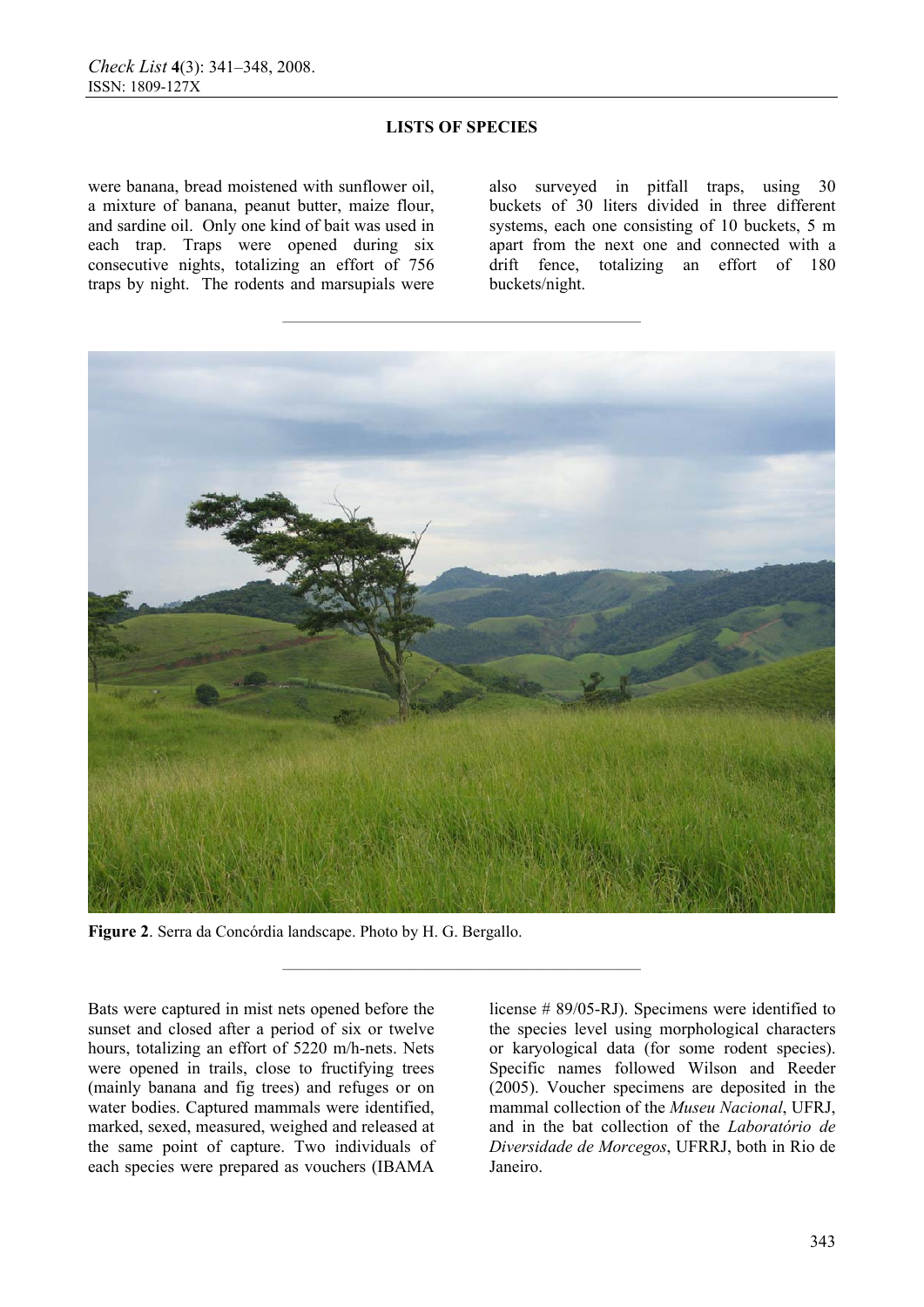We recorded large mammals in transect lines crossed during the day and the night, besides observations of traces and tracks. We walked a total of 29190 m during seven days. Four camera traps were placed in the area and periodically baited with banana and sardine. The camera traps were maintained 32 days in the area.

## **Results and discussion**

We recorded 37 mammal species, 22.3 % of the total of 166 terrestrial mammal species known to inhabit the state of Rio de Janeiro (Rocha et al. 2004). Of these, five are endemic to the Atlantic Forest: *Didelphis aurita* (Wied, 1826) (Figure 3), *Marmosops incanus* (Lund, 1840), *Philander frenatus* (Linnaeus, 1758), *Blarinomys breviceps*  (Winge, 1887) (Figure 4), and *Trinomys gratiosus bonafidei* (Moojen, 1948) (Costa et al. 2007; Fonseca et al. 1996; Pessôa and Reis 1992). This last species is also endemic to the state of Rio de Janeiro (Pessôa and Reis 1992) and its distribution area has been amplified in the present study. Eight species are in the list of threatened species of the state and three are in the Brazilian list (Bergallo et al. 2000; Machado et al. 2005).



**Figure 3**. *Didelphis aurita*. Photo by H. G. Bergallo.



**Figure 4**. *Blarinomys breviceps*. Photo by D. Astua.

We confirmed the presence of *Puma concolor*  (Linnaeus, 1771) from a posterior member footprint found in the margin of one track. The footprint measures were 5.98 cm (total width) and 5.16 cm (total length). These results are in concordance with those proposed by Oliveira and Cassaro (2005) for this specie. *P. concolor* has a broad geographical distribution (Mazzolli 1993). This top predator may have important role in regulating its prey populations (Hairston et al. 1960, Terborgh et al. 2001).

Information supplied by the farm owner and vicinity residents attest that other species can occur in the area such as: *Tamandua tetradactyla*  (Linnaeus, 1758) (Lesser anteater), *Dasypus novemcinctus* Linnaeus, 1758 (Nine-banded armadillo), *Dasypus septemcinctus* Linnaeus, 1758 (Seven-banded armadillo), *Euphractus sexcinctus* (Linnaeus, 1758) (Six-banded armadillo), *Callithrix* sp*.* (Marmosets)*, Callicebus nigrifrons* (Spix, 1823) (Black-fronted titi), *Alouatta guariba* (Humboldt, 1812) (Brown howler monkey), *Eira barbara* (Linnaeus, 1758) (Tayra), *Leopardus pardalis* (Linnaeus, 1758) (Leopard cat), *Pecari tajacu* (Linnaeus, 1758) (Collared peccary), *Mazama* sp*.* (Brocket deer) and *Hydrochoerus hydrochaeris* (Linnaeus, 1766) (Capybara). The occurrence of these species in the area is probably due to their great geographical range. Including these species, the total number of the *Santuário da Vida Silvestre da Serra da Concórdia* mammals raises to 47. However we remember that the records provided by reports should be viewed with caution. The occurrence of species recorded by reports must be confirmed by subsequent surveys.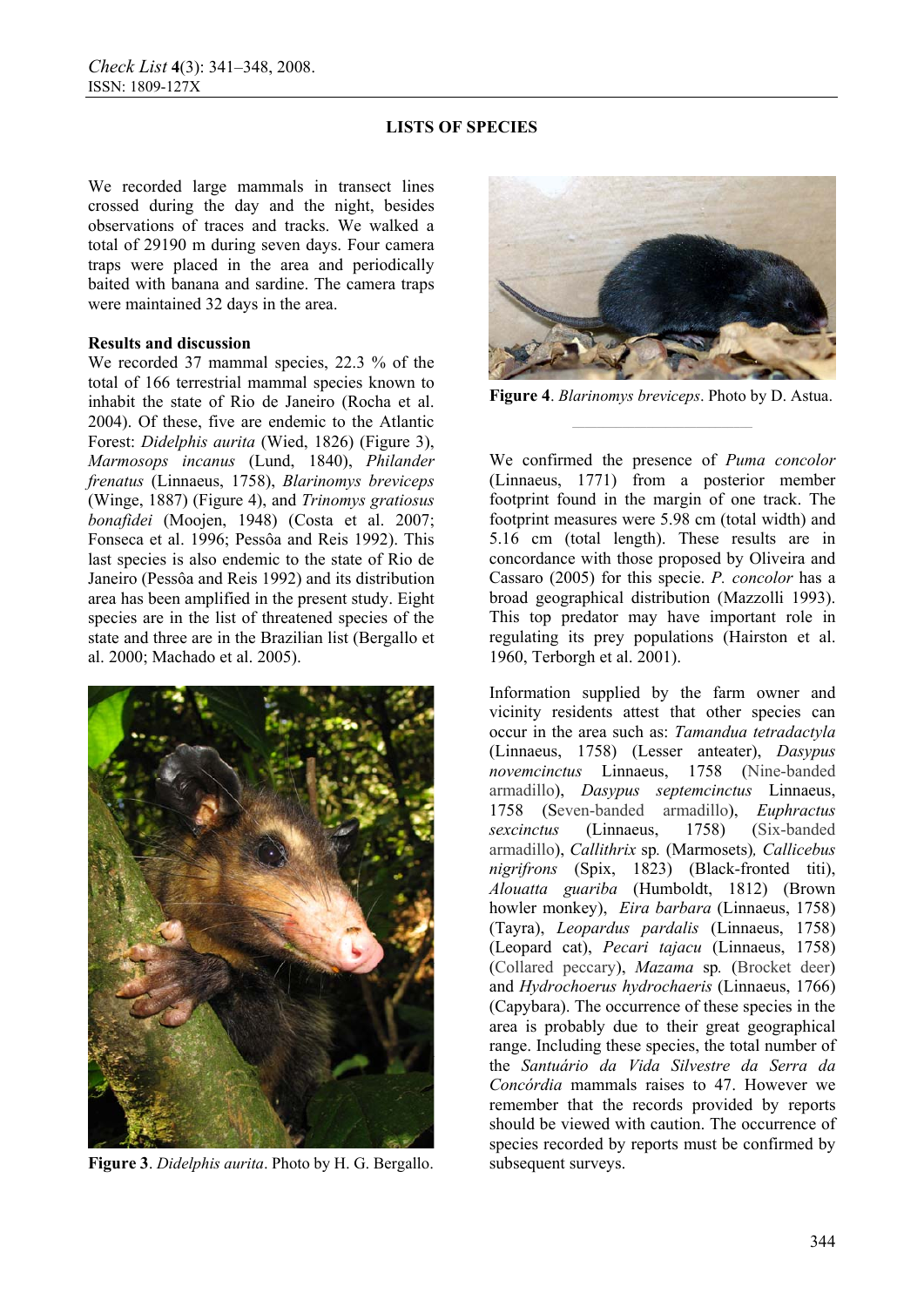The richness of the area and the presence of several threatened and endemic species, point out the importance of Serra da Concórdia to mammal conservation. However, new studies should be developed in the area aiming the evaluation of populations viability and the increase of survey effort in order to register new species.

Table 1 contains the list of recorded species, the respective registration method, and threat status.

**Table 1**. List of captured species, respective registration form, and threat degree. Codes for type of record: Ca, registered by capture; CT, registered by camera trap; MN, registered by mist net; Si, registered by sighting; Tr, registered by tracks that indicate the presence of the species. Codes for threat degree: PT, presumably threatened; Vu/VU, Vulnerable; PEx, probably extinct, according to Bergallo et al. (2000) and Machado et al. (2005).

| Taxa                                                  | <b>Type of</b><br>record | <b>Degree of Threat</b> |               |
|-------------------------------------------------------|--------------------------|-------------------------|---------------|
|                                                       |                          | Rio de Janeiro          | <b>Brazil</b> |
| Order Didelphimorphia                                 |                          |                         |               |
| Didelphidae                                           |                          |                         |               |
| Caluromys philander (Linnaeus, 1758)                  | Si                       |                         |               |
| Didelphis aurita (Wied, 1826)                         | Ca/CT/Si                 |                         |               |
| Marmosops incanus (Lund, 1840)                        | Ca                       |                         |               |
| Metachirus nudicaudatus (Desmarest, 1817)             | <b>CT</b>                |                         |               |
| Monodelphis sp.                                       | Si                       |                         |               |
| Philander frenatus (Linnaeus, 1758)                   | <b>CT</b>                |                         |               |
| <b>Order Xenarthra</b>                                |                          |                         |               |
| Dasypodidae                                           |                          |                         |               |
| Cabassous tatouay (Desmarest, 1804)* <sup>1</sup>     | <b>CT</b>                | PT                      |               |
| <b>Order Chiroptera</b>                               |                          |                         |               |
| Noctilionidae                                         |                          |                         |               |
| Noctilio leporinus (Linnaeus, 1758)                   | Si                       |                         |               |
| Family Phyllostomidae                                 |                          |                         |               |
| Anoura caudifer (É. Geoffroy, 1818)                   | <b>MN</b>                |                         |               |
| Anoura geoffroyi Gray, 1838                           | <b>MN</b>                |                         |               |
| Artibeus fimbriatus Gray, 1838                        | <b>MN</b>                |                         |               |
| Artibeus lituratus (Olfers, 1818)                     | <b>MN</b>                |                         |               |
| Carollia perspicillata (Linnaeus, 1758)               | MN                       |                         |               |
| Chrotopterus auritus (Peters, 1856)                   | Si                       |                         |               |
| Desmodus rotundus (É. Geoffroy, 1810)                 | <b>MN</b>                |                         |               |
| Diaemus youngi (Jentink, 1893) <sup>II</sup>          | <b>MN</b>                | Vu                      |               |
| Glossophaga soricina (Pallas, 1766)                   | <b>MN</b>                |                         |               |
| Platyrrhinus recifinus (Thomas, 1901) $^{\text{III}}$ | <b>MN</b>                | Vu                      | VU            |
| Pygoderma bilabiatum (Wagner, 1843)                   | <b>MN</b>                |                         |               |
| Sturnira lilium (É. Geoffroy, 1810)                   | <b>MN</b>                |                         |               |
| Vespertilionidae                                      |                          |                         |               |
| Myotis cf. riparius                                   | <b>MN</b>                |                         |               |
| Myotis levis (I. Geoffroy, 1824)                      | <b>MN</b>                |                         |               |
| Myotis nigricans (Schinz, 1821)                       | MN                       |                         |               |

**\*,** Threatened in the list of the state of Minas Gerais. I, Figure 5; II, Figure 6; III, Figure 7.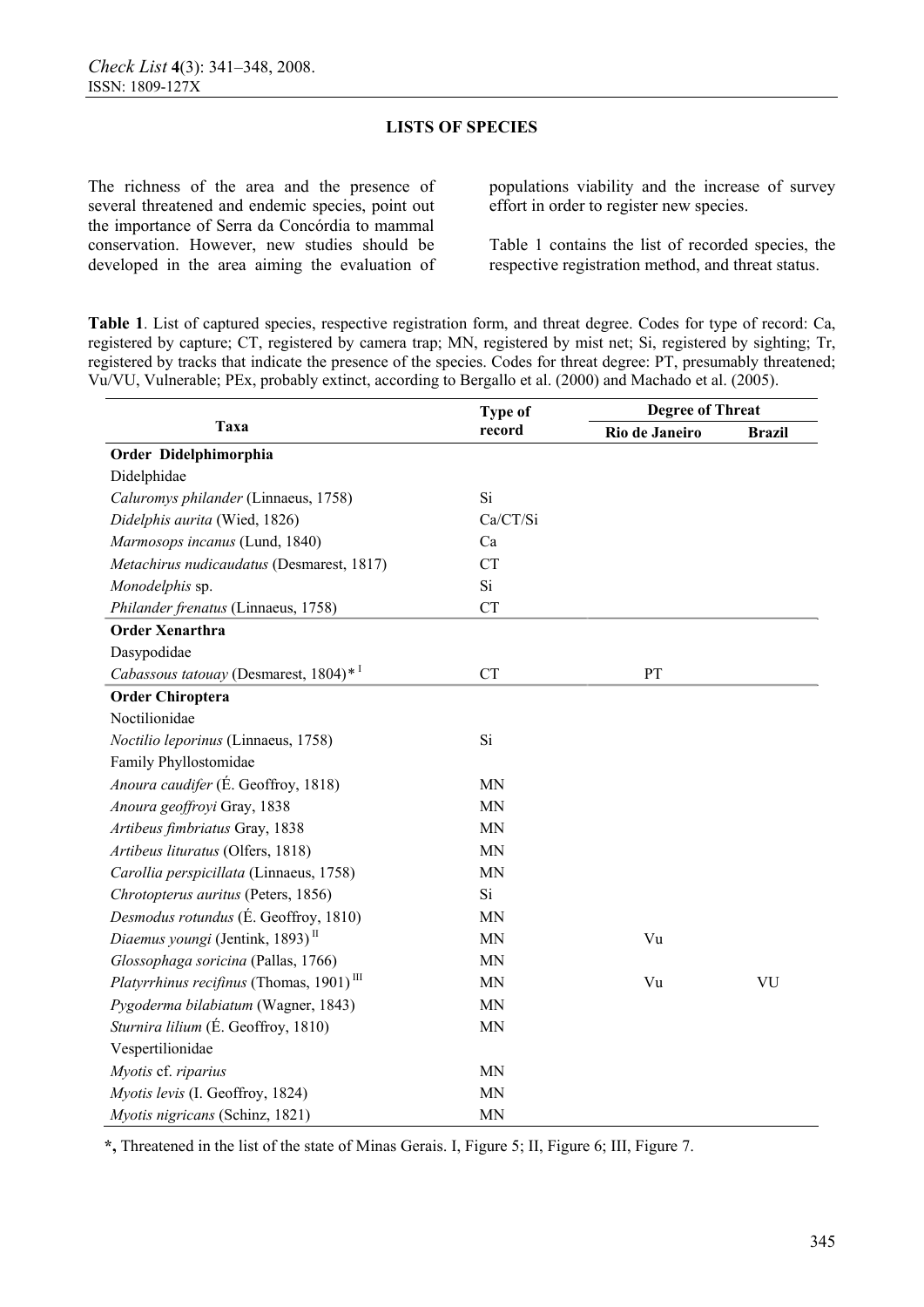**Table 1**. Continued.

| Taxa                                        | <b>Type of</b><br>record | <b>Degree of Threat</b> |               |
|---------------------------------------------|--------------------------|-------------------------|---------------|
|                                             |                          | Rio de Janeiro          | <b>Brazil</b> |
| <b>Order Carnivora</b>                      |                          |                         |               |
| Canidae                                     |                          |                         |               |
| Cerdocyon thous (Linnaeus, 1789)            | Si                       |                         |               |
| Chrysocyon brachyurus (Illiger, 1815)       | Tr                       | PT                      | VU            |
| Procyonidae                                 |                          |                         |               |
| Nasua nasua (Linnaeus, 1766)                | Si                       |                         |               |
| Procyon cancrivorus (G. Cuvier, 1798)       | Tr                       |                         |               |
| Felidae                                     |                          |                         |               |
| Puma concolor (Linnaeus, 1771)              | <b>Tr</b>                | Vu                      | VU            |
| <b>Order Rodentia</b>                       |                          |                         |               |
| Sciuridae                                   |                          |                         |               |
| Guerlinguetus aestuans (Linnaeus, 1766)     | Si                       |                         |               |
| Cricetidae                                  |                          |                         |               |
| Akodon cursor (Winge, 1887)                 | Ca                       |                         |               |
| Blarinomys breviceps (Winge, 1887)          | Ca                       | PEx                     |               |
| Oligoryzomys nigripes (Olfers, 1818)        | Ca                       |                         |               |
| Erethizontidae                              |                          |                         |               |
| Sphiggurus insidiosus (Lichtenstein, 1818)  | Si                       | PT                      |               |
| Cuniculidae                                 |                          |                         |               |
| Cuniculus paca (Linnaeus, 1766)             | Si                       | Vu                      |               |
| Echimydae                                   |                          |                         |               |
| Trinomys gratiosus bonafidei (Moojen, 1948) | Ca                       |                         |               |
| Order Lagomorpha                            |                          |                         |               |
| Leporidae                                   |                          |                         |               |
| Sylvilagus brasiliensis (Linnaeus, 1758)    | Si                       |                         |               |

**\_\_\_\_\_\_\_\_\_\_\_\_\_\_\_\_\_\_\_\_\_\_\_\_\_\_\_\_\_\_\_\_\_\_\_\_\_\_\_\_\_\_** 



**Figure 5**. *Cabassous tatouay* captured by camera trap.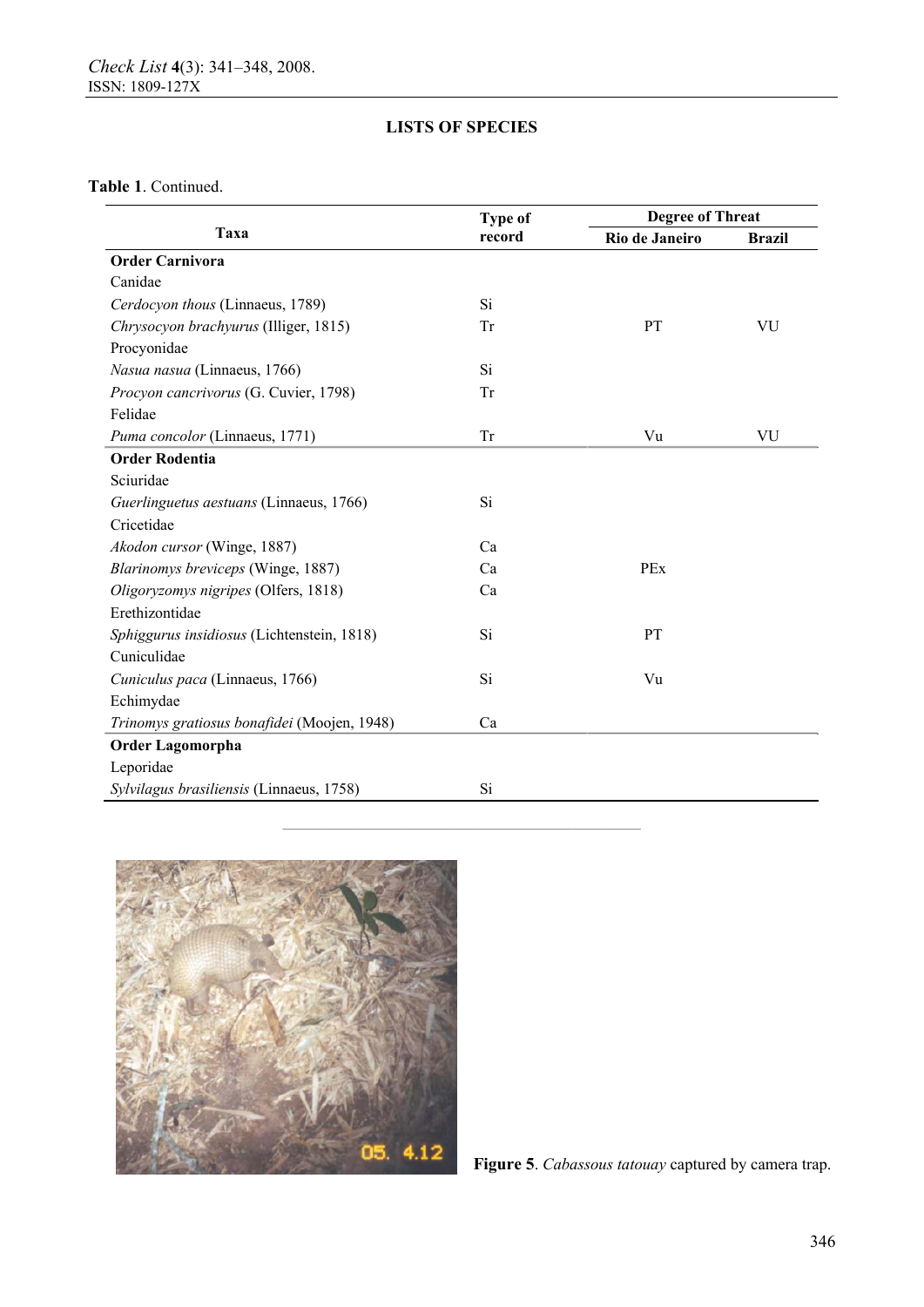

 **Figure 6**. *Diaemus youngi*. Photo by H. G. Bergallo.



**Figure 7**. *Platyrrhinus recifinus*. Photo by H. G. Bergallo.